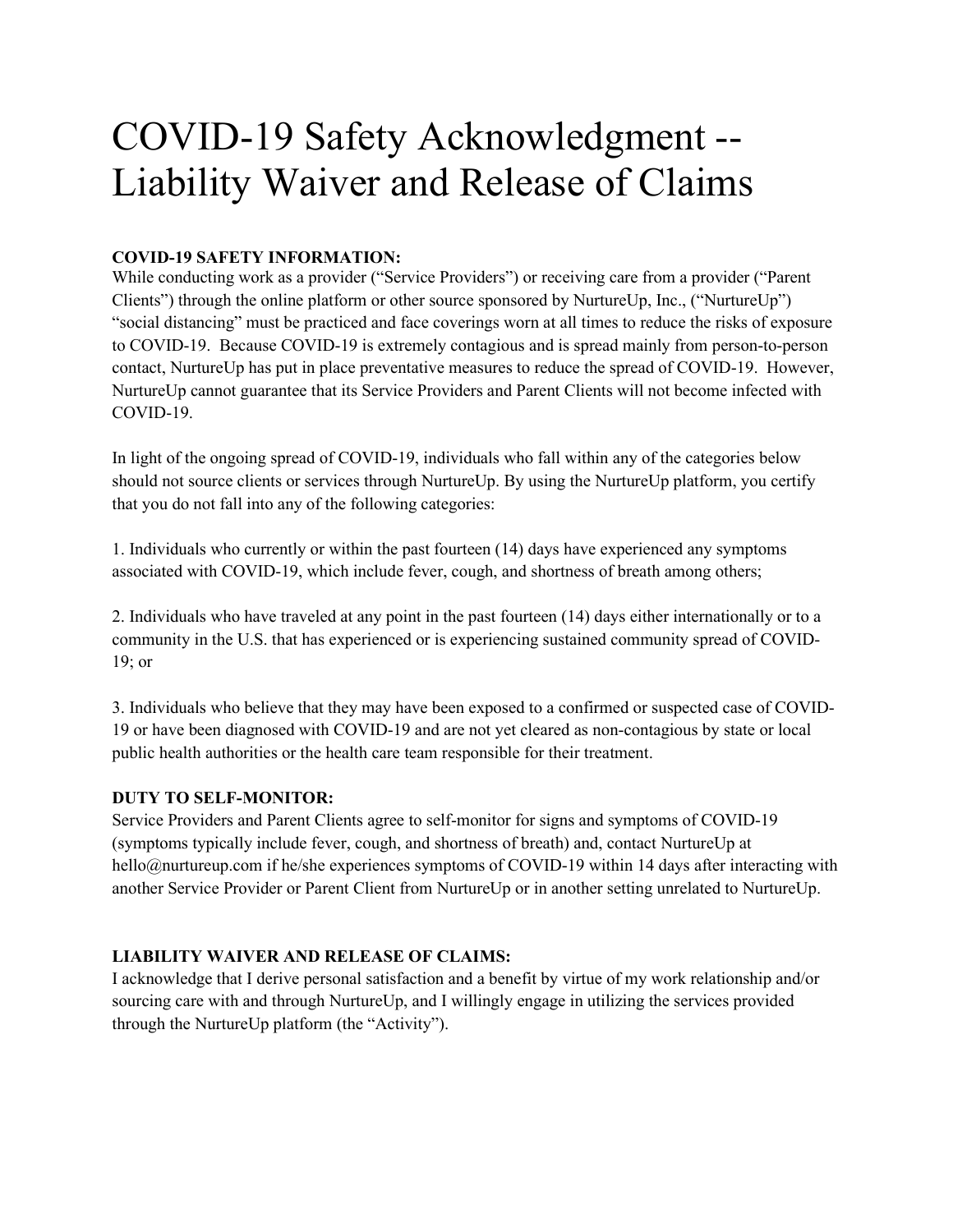#### **RELEASE AND WAIVER:**

I HEREBY RELEASE, WAIVE AND FOREVER DISCHARGE ANY AND ALL LIABILITY, CLAIMS, AND DEMANDS OF WHATEVER KIND OR NATURE AGAINST THE NURTUREUP AND ITS AFFILIATED PARTNERS AND SPONSORS, INCLUDING IN EACH CASE, WITHOUT LIMITATION, THEIR DIRECTORS, OFFICERS, EMPLOYEES, VOLUNTEERS, AND AGENTS (THE "RELEASED PARTIES"), EITHER IN LAW OR IN EQUITY, TO THE FULLEST EXTENT PERMISSIBLE BY LAW, INCLUDING BUT NOT LIMITED TO DAMAGES OR LOSSES CAUSED BY THE NEGLIGENCE, FAULT OR CONDUCT OF ANY KIND ON THE PART OF THE RELEASED PARTIES, INCLUDING BUT NOT LIMITED TO DEATH, BODILY INJURY, ILLNESS, ECONOMIC LOSS OR OUT OF POCKET EXPENSES, OR LOSS OR DAMAGE TO PROPERTY, WHICH I, MY HEIRS, ASSIGNEES, NEXT OF KIN AND/OR LEGALLY APPOINTED OR DESIGNATED REPRESENTATIVES, MAY HAVE OR WHICH MAY HEREINAFTER ACCRUE ON MY BEHALF, WHICH ARISE OR MAY HEREAFTER ARISE FROM MY PARTICIPATION WITH THE ACTIVITY.

**ASSUMPTION OF THE RISK.** I acknowledge and understand the following: 1. Participation includes possible exposure to and illness from infectious diseases including but not limited to COVID-19. While particular rules and personal discipline may reduce this risk, the risk of serious illness and death does exist;

2. I knowingly and freely assume all such risks related to illness and infectious diseases, such as COVID-19, even if arising from the negligence or fault of the Released Parties; and

3. I hereby knowingly assume the risk of injury, harm and loss associated with the Activity, including any injury, harm and loss caused by the negligence, fault or conduct of any kind on the part of the Released Parties.

**MEDICAL ACKNOWLEDGMENT AND RELEASE.** I acknowledge the health risks associated with the Activity, including but not limited to transient dizziness, lightheaded, fainting, nausea, muscle cramping, musculoskeletal injury, joint pains, sprains and strains, heart attack, stroke, or sudden death. I agree that if I experience any of these or any other symptoms during the Activity, I will discontinue my participation immediately and seek appropriate medical attention. I DO HEREBY RELEASE AND FOREVER DISCHARGE THE RELEASED PARTIES FROM ANY CLAIM WHATSOEVER WHICH ARISES OR MAY HEREAFTER ARISE ON ACCOUNT OF ANY FIRST AID, TREATMENT, OR SERVICE RENDERED IN CONNECTION WITH MY PARTICIPATION IN THE ACTIVITY.

As a Service Provider or Parent Client, You recognize that your use of the platform and subsequent bookings or activity ("Activity") is voluntary and may result in personal injury (including death) and/or property damage. By attending, observing or participating in the Activity, You acknowledge and assume all risks and dangers associated with your participation and/or attendance at the Activity, and You agree that: (a) NurtureUp, Inc. (b) and all past, present and future affiliates, successors, assigns, employees, volunteers, vendors, partners, directors, and officers, of such entities (subsections (a) through (b), collectively, the "Released Parties"), will not be responsible for any personal injury (including death),